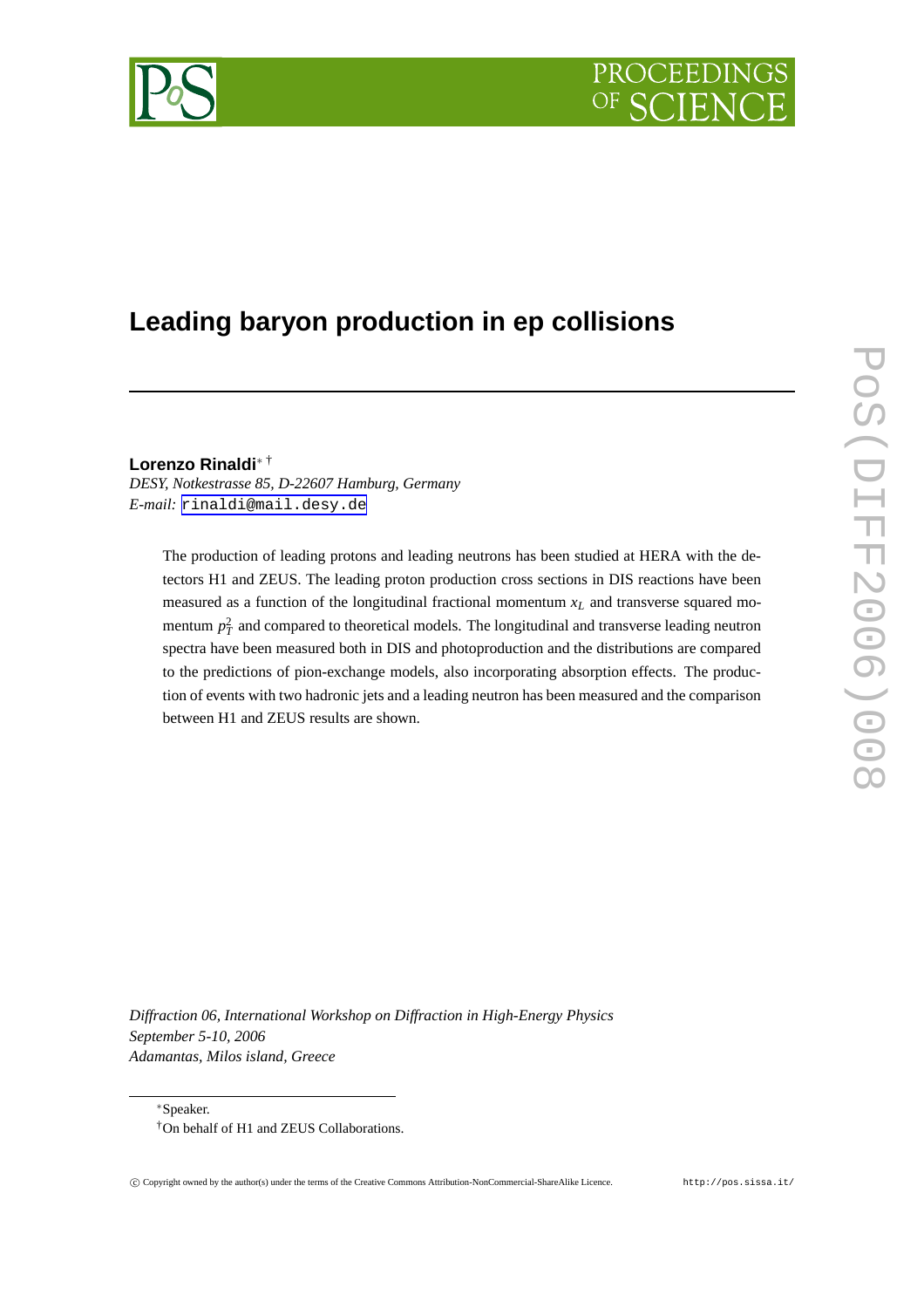# **1. Introduction**

In  $e^{\pm}p$  scattering at HERA, a significant fraction of events contains a baryon carrying a large fraction of the incoming proton energy [\[1\]](#page-5-0) . The production mechanism of these low-transversemomentum leading baryons is not yet completely understood. The leading baryons can result from the fragmentation of the proton remnant, but their production can be explained also in terms of an exchanged object, according to the Regge theory. It has been observed that the leading baryons can rescatter on the hadronic components of the photon: these absorptive effect are taken into account in some theorethical models [\[2,](#page-6-0) [3\]](#page-6-0).

The leading proton cross sections in DIS have been measured as a function of the leading proton variables  $x_L$  and  $p_T^2$  and the results have been compared with a theoretical model.

The leading neutron cross sections and *b*-slopes have been measured in DIS and photoproduction and they have been compared to check the absorption and rescattering effects. Also the dijet photoproduction events with a leading neutron have been studied. Finally all the results have then been compared to theoretical models.

#### **2. Experimental setup**

A detailed description of the H1 and ZEUS detectors can be found elsewhere [[4,](#page-6-0) [5\]](#page-6-0).

The leading baryon detectors were positioned in the forward direction, along the proton beamline (Fig. [1](#page-2-0)). In the ZEUS detector, the leading protons were detected using the Leading Proton Spectrometer (LPS). It consisted of 36 planes of silicon microstrip detectors grouped in six stations, S1 to S6, positioned between  $z = 20$  m and  $z = 90$  m from the interaction point. The stations were inserted near the proton beam and detected the charged particles that were deflected by the proton beamline magnetic elements. The resolution was better than 1% in longitudinal momentum and of 5 MeV in transverse momentum; the latter was dominated by the beam-emittance in the transverse plane (40−90 MeV).

The ZEUS Forward Neutron Calorimeter (FNC) was positioned at  $z = 106$  m from the interaction point after the LPS. It was a lead-scintillator calorimeter with an energy resolution  $\sigma_E/E =$  $(0.70/\sqrt{E(GeV)})$ . Three planes of veto counters were located in front of the FNC and used to veto charged particles. The Forward Neutron Tracker (FNT) was a hodoscope installed in the FNC at a depth of one interation length to measure the position of neutron showers. The geometrical acceptance of the detector limited neutron scattering angles to smaller than  $\theta_n \sim 0.75$  mrad with approximately 30% azimuthal coverage.

The H1 Forward Neutron Calorimeter consisted of interleaved layer of 2 m long lead strips and scintillator fibres and it was located at 107 m from the interaction point. The energy resolution is  $\sigma_E/E \approx 20\%$ . Two segmented planes of hodoscopes situated in front of the FNC were used to veto charged particles. The neutron detection efficiency was  $(93 \pm 5)\%$  and the acceptance was limited to neutron scattering angles of  $\theta_n \sim 0.8$  rad.

#### **3. Event selection**

The leading proton data were collected using the ZEUS detector during 1996-97  $e^+p$  data taking period, corresponding to an integrated luminosity of 12.8  $pb^{-1}$ . For the DIS selection, the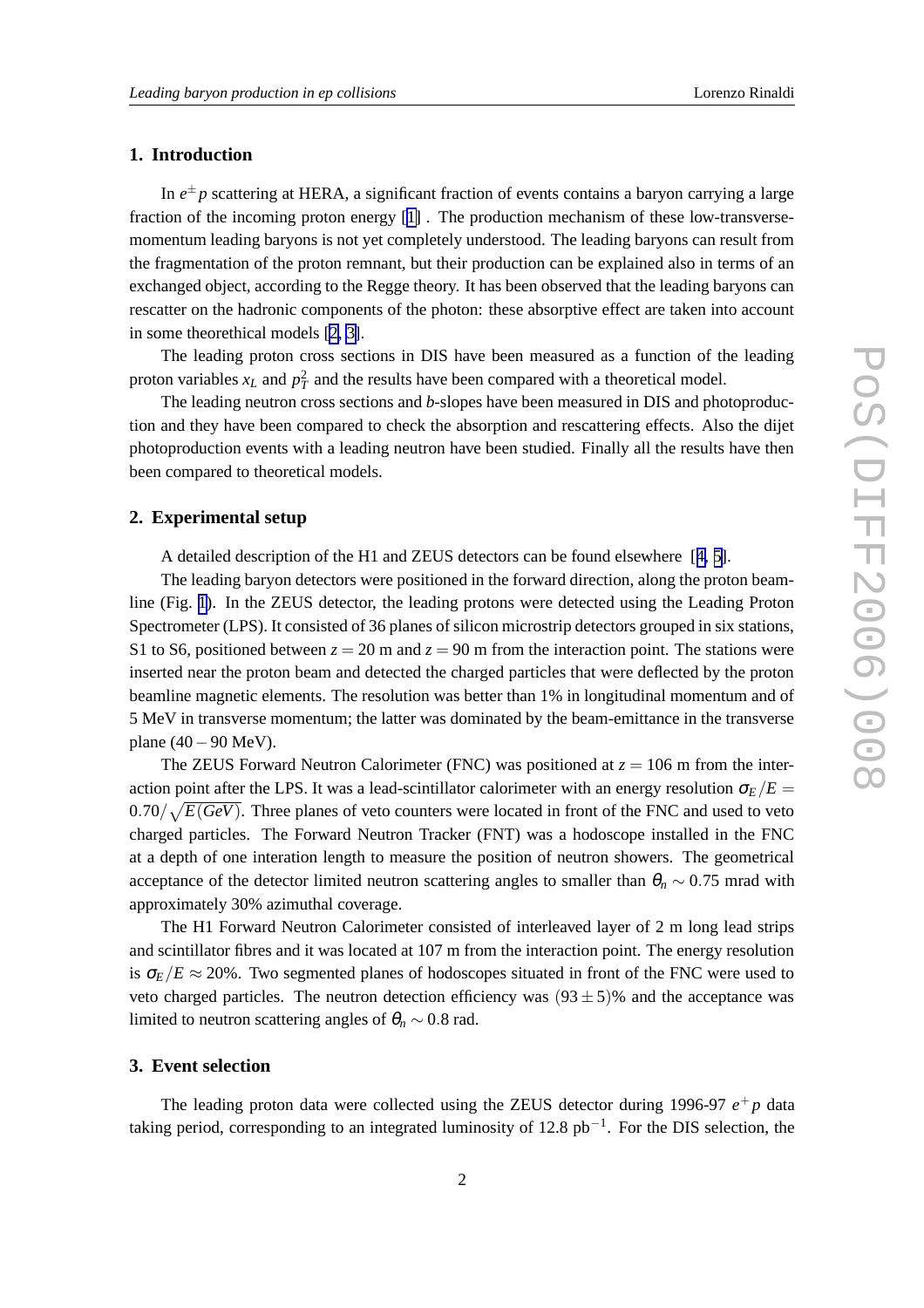<span id="page-2-0"></span>

**Figure 1:** The proton beamline downstream from the ZEUS interaction region.

events were required to have the exchanged-photon virtuality  $Q^2 > 3$  GeV<sup>2</sup> and the invariant mass of the hadronic system  $45 < W < 225$  GeV. A good track was required in the LPS having  $x_L > 0.56$ and  $p_T^2 < 0.5 \text{ GeV}^2$ . A further set of cuts was applied to enhance the DIS selection and to suppress the background.

To determine the acceptance of the apparatus, DIS events were generated using DJANGO [[6\]](#page-6-0). This sample included diffractive events, produced in the generator using the soft-colour-interaction mechanism. To describe the data, it was necessary to reweight the leading proton  $x_L$  and  $p_T^2$  distributions generated by the Monte Carlo.

The events with a leading neutron were selected during  $2000 e^+ p$  data taking period, requiring at least 165 GeV of energy to be deposited in the FNC. Offline cuts were used to select clean neutron candidates, and further cuts were applied to select neutrons with a well reconstructed position.

The DIS events were collected using a trigger that detected the scattered positron in the ZEUS calorimeter, limiting the acceptance to the kinematic range  $Q^2 > 2 \text{ GeV}^2$  with mean photon virtuality of  $\langle Q^2 \rangle \simeq 14 \text{ GeV}^2$ .

The inclusive photoproduction sample of 6  $pb^{-1}$  was collected using a trigger that required at least 5 GeV in a positron tagger in coincidence with 464 MeV in the rear calorimeter. The acceptance of the positron tagger limited the photon virtuality to  $Q^2 < 0.02 \text{ GeV}^2$ .

In the ZEUS dijet photoproduction sample, at least two jets were reconstructed offline with the *k*<sub>*T*</sub> algorithm, satisfying the conditions:  $-1.5 < \eta^{jet} < 2.5$  and  $E_T^{jet1} > 7.5$  GeV and  $E_T^{jet2} > 6.5$ GeV,  $130 < W < 280$  GeV and no positron detected in the calorimeter. The integrated luminosity of the DIS and photoproduction dijet samples was  $40$  pb<sup>-1</sup>.

The H1 dijet sample selection was carried out in a similar way, by requiring two jets reconstructed with the cone algorithm with  $E_T^{jet1} > 7$  GeV and  $E_T^{jet2} > 6$  GeV in the pseudorapidity range  $-1 <$  η<sup>*jet*</sup> < 2.

# **4. Models**

The one-pion-exchange model [[7\]](#page-6-0) is usually applied to describe leading neutron production for large  $x_L$ . In this model the cross section for the semi-inclusive reaction  $ep \rightarrow eXn$  factorizes into two terms, the flux of virtual pions emitted by the proton and the cross section of the  $\gamma^*\pi$  interaction,  $\frac{d^2\sigma}{dx_Ldt} = f_{\pi/p}(x_L, t)\sigma_{\gamma^*\pi}$ , where *t* is the virtuality of the exchanged pion. However this vertex factorization can be violated by neutron absorption [[2](#page-6-0), [3\]](#page-6-0), which is the rescattering of the neutron on the photon hadronic component. At large photon size (namely small values of the photon virtu-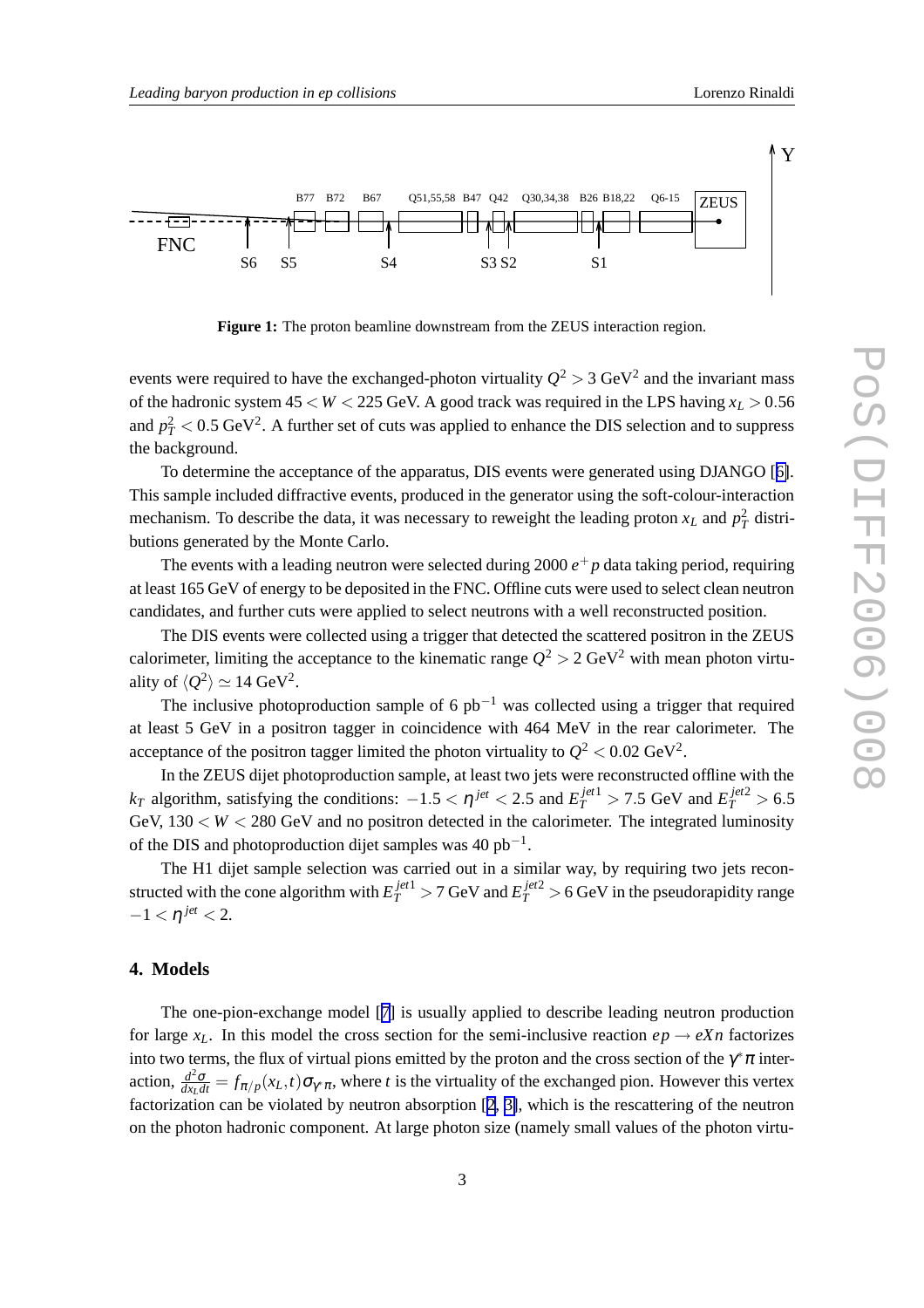

**Figure 2:** Leading proton differential cross section as a function of *xL*. The curves are from a Reggeon-exchange model [[8\]](#page-6-0).



**Figure 3:** Leading proton *b*-slopes as a function of  $x_L$  for two different sets of data. The curve is from a Reggeon-exchange model [[8\]](#page-6-0).

ality  $Q^2$ ) or small  $n - \pi$  sizes (large neutron  $p_T$ 's) more absoprtion is expected. Other factorization violation effects can be induced by the energy redistribution due to the neutron migration in the phase space. There may also be additional particle exchanges such as  $\rho$  and  $a_2$ .

### **5. Results**

The leading proton cross section  $d\sigma_{ep\rightarrow epX}/dx_L$  measured in the kinematic range  $x_L > 0.56$ ,  $p_T^2 < 0.5$  GeV<sup>2</sup>,  $Q^2 > 3$  GeV<sup>2</sup> and  $45 < W < 225$  GeV is shown in Fig. 2. It is found to be flat up to the diffractive peak. In the figure is also shown the prediction of a Reggeon-exchange based model [[8](#page-6-0)] which agrees with the experimental measurements. The double differential cross section  $d^2\sigma_{ep\to epX}/dx_L dp_T^2$  as a function of  $p_T^2$  in bins of  $x_L$  was measured and fitted to the exponential function  $A \cdot e^{-b \cdot p_T^2}$ . The *b*-slopes as a function of  $x_L$  are shown in Fig. 3. There is no evidence for an  $x_L$  dependence of the  $p_T^2$  slope and the observed fluctuations may be ascribed to the different  $p_T^2$  fit ranges. In Fig. 3 is also shown the prediction from Szuzureck et al. and it is found to be in agreement with the measurements.

Fig. [4](#page-4-0) shows the normalized differential cross section  $(1/d\sigma_{DIS})d\sigma_{en\to eXn}/dx_L$  for neutrons in DIS with scattering angles  $\theta_n < 0.75$  mrad, corresponding to the kinematic range  $p_T^2 < 0.476x_L^2$ GeV<sup>2</sup>. It falls to zero at the endpoint  $x_L = 1$ , reaches a maximum near  $x_L = 0.7$  and falls as  $x_L$ decreases due to the vanishing region of *p<sup>T</sup>* space. The curves correspond to recent predictions from a one-pion-exchange model incorporating the effects of neutron absorption and energy redistribution [\[3\]](#page-6-0).

The ratio  $\rho(x_L)$  between the normalized differential distribution in photoproduction and DIS for scattering angle cut  $\theta_n < 0.75$  $\theta_n < 0.75$  mrad is shown in Fig. 5. In the range  $0.2 < x_L < 0.55$ , the ratio drops slightly but rises for higher  $x_L$  values, exceeding unity for  $x_L > 0.9$ . The dashed curve is the expectation for the suppression of leading neutrons in photoproduction relative to DIS from a model of absorption [[2](#page-6-0)]. The  $\gamma p$  interactions have a power law dependence  $\sigma \propto W^{2\lambda}$ , with different values of  $\lambda$  for DIS and photoproduction. This results in a dependence on the ratio that is proportional to  $(1-x_L)^{\Delta\lambda}$ , with  $\Delta\lambda \approx -0.1$ . Applying this to the absorption suppression factor results in the solid curve in Fig. [5,](#page-4-0) which is observed to be in good agreement with the data.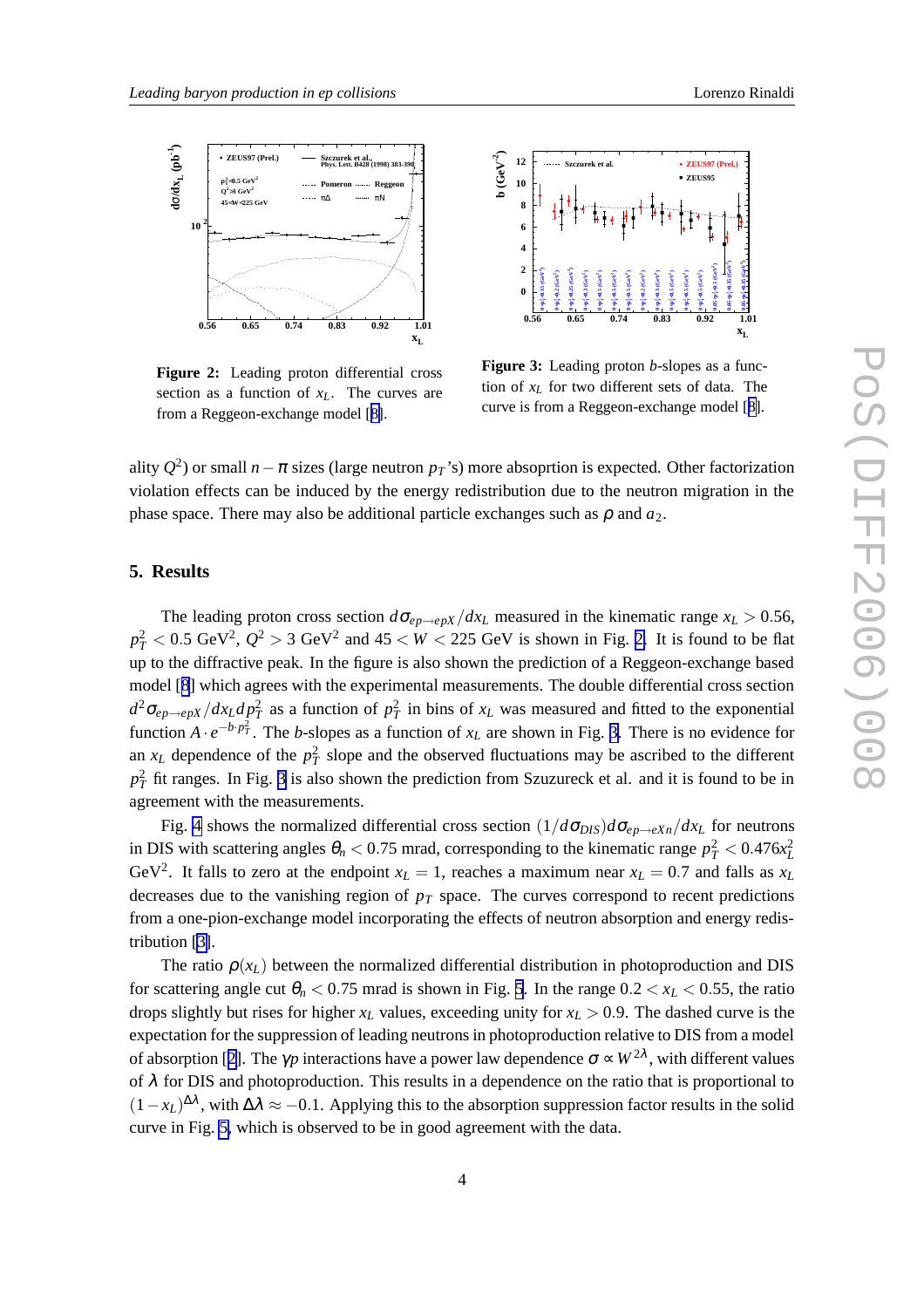<span id="page-4-0"></span>

**Figure 4:** Leading neutron energy spectra for the DIS sample. Curves are from the KKMR model [[3\]](#page-6-0).



**Figure 5:** Leading neutron ratio of the *x<sup>L</sup>* distributions photoproduction over DIS. The curves are the prediction of a rescattering model [[2\]](#page-6-0).

The  $p_T^2$  distributions for the DIS and photoproduction samples, normalized to unity at  $p_T^2 = 0$ , are shown in Fig. [6.](#page-5-0) The data are well described by a parametrization of the form  $A \cdot e^{-b \cdot p_T^2}$ , shown as the superimposed curves. The photoproduction distributions are clearly steeper in the range  $0.6 < x_L < 0.9$ . The difference of the slopes  $\Delta b = b(Q^2 < 0.02 \text{GeV}^2) - b(Q^2 > 2 \text{GeV}^2)$  is less sensitive to systematic effects than each of the individual slopes. These values are shown in Fig. [7.](#page-5-0) Within the systematic uncertainties the slopes for photoproduction are clearly larger in the range 0.6 <  $x_L$  < 0.9, with  $\Delta b = 0.5 - 1.0$  GeV<sup>-2</sup>. The depletion of neutrons at large  $p_T^2$  is qualitatively consistent with the expectations from absorption models.

The leading neutron *b*-slopes as a function of  $x_L$  are shown in Figs. [8](#page-5-0) and [9](#page-5-0). In Fig. 8 the slopes are compared to leading proton data. The different shapes of the distributions can be attributed to the different exchanges dominating leading neutron and leading proton production. At *x<sup>L</sup>* ∼ 0.6− 0.7, both measurements agree, suggesting that the amount of pion exchange in the two processes is similar. In Fig. [9](#page-5-0) the leading neutron slopes are compared to a pion-exchange-model including additional particles exchanges [[3](#page-6-0)], which gives a good description of the experimental data.

The ratios of the dijet cross sections with and without the requirement of a leading neutron measured by H1 and ZEUS are shown in the Figs. [10](#page-6-0) and [11.](#page-6-0) The ratios were plotted as a function of the transverse energy *E jet*  $T<sup>jet</sup>$ , the pseudorapidity  $η<sup>jet</sup>$  of the jets and *x*<sub>γ</sub>, the fraction of the photon momentum participating to the hard interaction. At low  $x_{\gamma}$ , the photon fluctuates into a  $q\bar{q}$  state and rescattering on the leading neutron can occur and, in principle, a lower fraction of dijet events tagged with a leading neutron is expected. The experimental measurements are characterized by large uncertainties, also related to the MC simulations (shown in the plots) that were used for the calculation of the acceptance, and thus we can not conclude that, in this case, there is a strong evidence of a vertex factorization violation.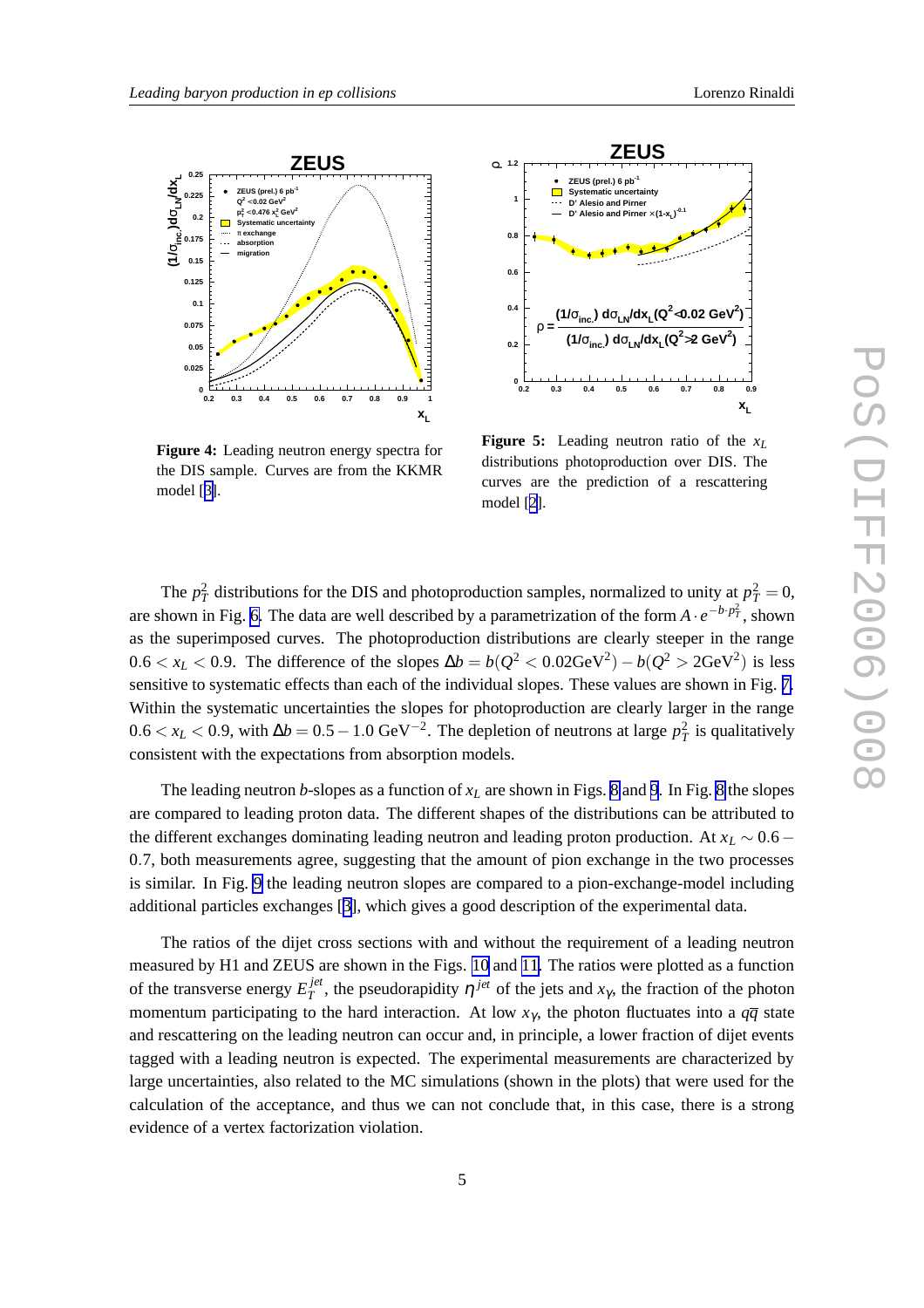<span id="page-5-0"></span>

**Figure 6:** Leading neutron  $p_T^2$  distributions for photoproduction and DIS in bins of *xL*, normalized to unity at  $p_T^2 = 0$  GeV<sup>2</sup>.



**Figure 8:** Leading neutron DIS slopes compared to leading proton DIS slopes.

# **References**

[1] ZEUS Coll., M. Derrick et al., *Phys. Lett.* **B384** (1995) 388. H1 Coll, C. Adloff et al., *Eur. Phys. J.* **C6** (1999) 587. H1 Coll, C. Adloff et al., *Nucl. Phys.* **B619** (2001) 3. ZEUS Coll., J. Breitweg et al., *Nucl. Phys.* **B569** (2001) 3. ZEUS Coll., J. Breitweg et al., *Nucl. Phys.* **B637** (2002) 3. ZEUS Coll., J. Breitweg et al., *Nucl. Phys.* **B658** (2003) 3. H1 Coll., A. Aktas et al., *Eur. Phys. J.* **C41** (2005) 273.



**Figure 7:** Leading neutron difference between the slopes for photoproduction and DIS.



**Figure 9:** Leading neutron DIS slopes as a function of *x<sup>L</sup>* compared to predictions from KKMR model [\[3](#page-6-0)].